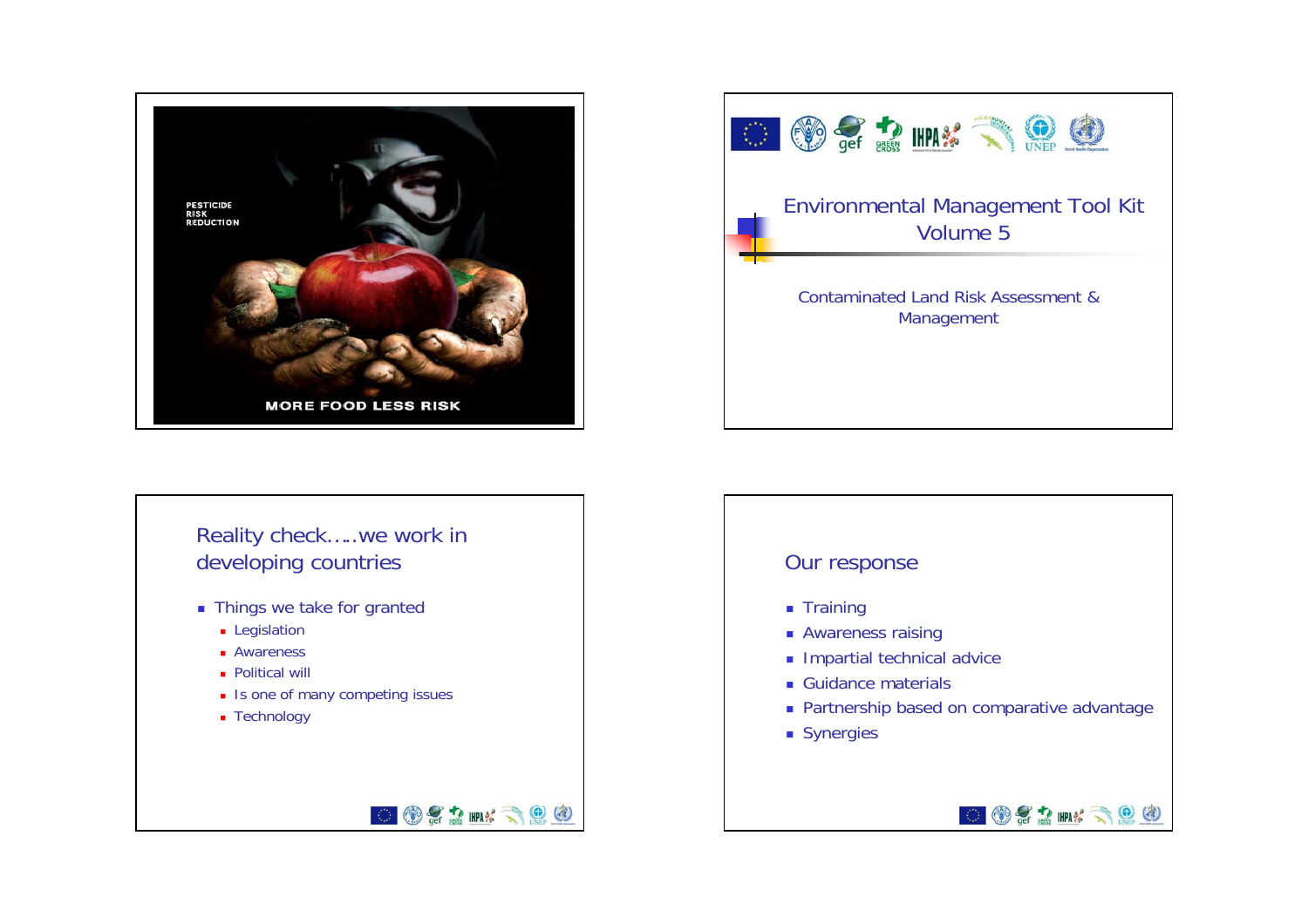





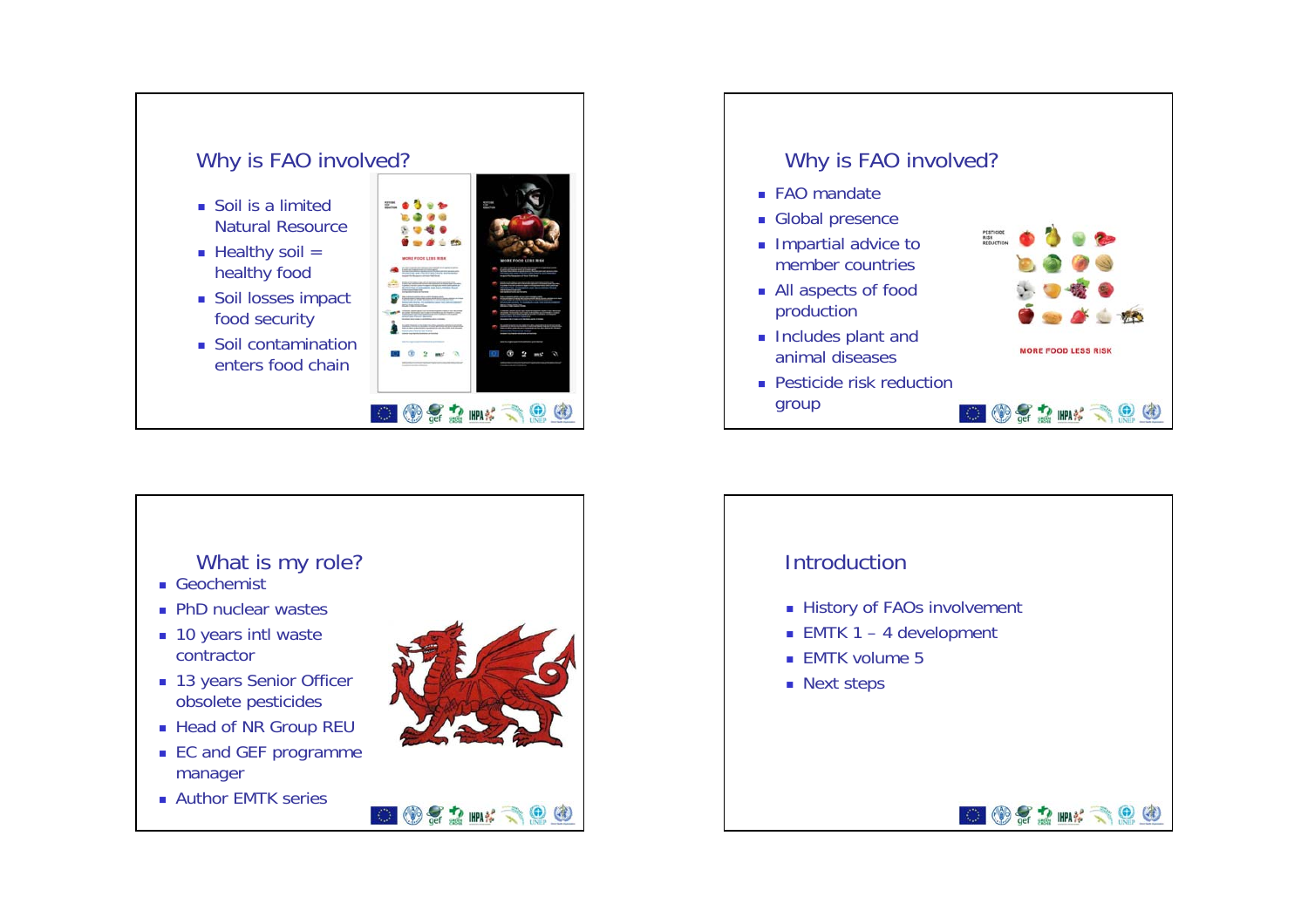

**OSEM ROO** 

#### EMTK 1 – 4 Development

- Objective
- Risk based
- Step-by-step approach
- Sound regulatory foundation from Europe and USA
- Practical based on tried and tested methods
- **Multilingual**

## **History**

- Move away from ad-hoc responses to requests for support to a systematic programme
- **Provide a structure**
- Can't assume capacity
- Needs to pass the KISS test
- In the words of Einstein:
- "Any intelligent fool can make things bigger and more complex... It takes a touch of genius -- and a lot of courage to move in the opposite direction" $\odot$   $\odot$   $\ddot{\odot}$  and  $\odot$   $\odot$   $\odot$

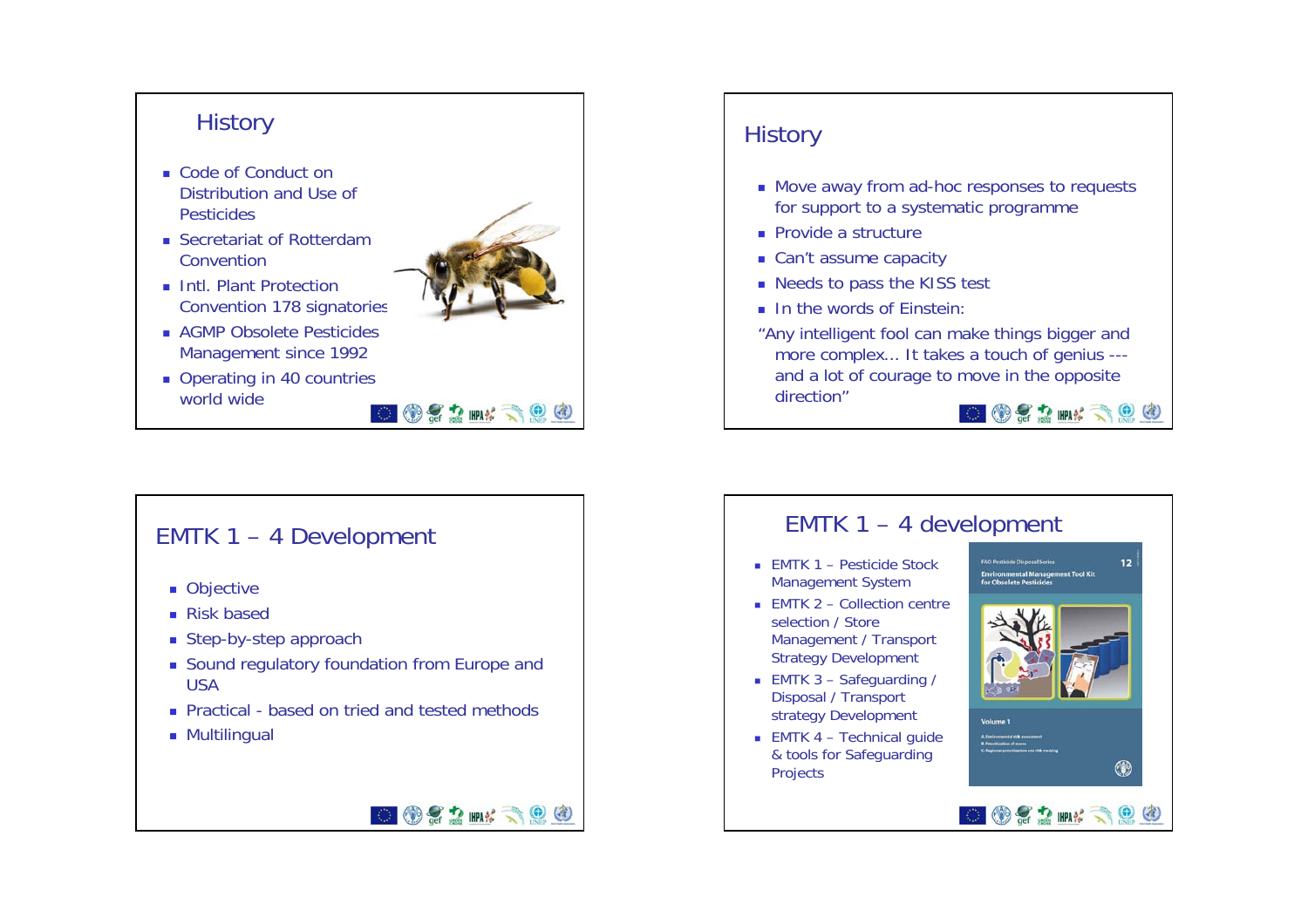#### EMTK 1 – 4 development

- EMTK 1 Pesticide Stock Management System
	- **System of management of live** stocks
	- **Inventory of obsolete stocks**
	- Environmental risk assessment of pesticide storage locations







### EMTK 1 – 4 development

- $\blacksquare$  EMTK 3
- Takes outputs from EMTK 1 & 2
- **Allows countries to develop risk mitigation** strategies

**OCOMYROG** 

■ Country / regional level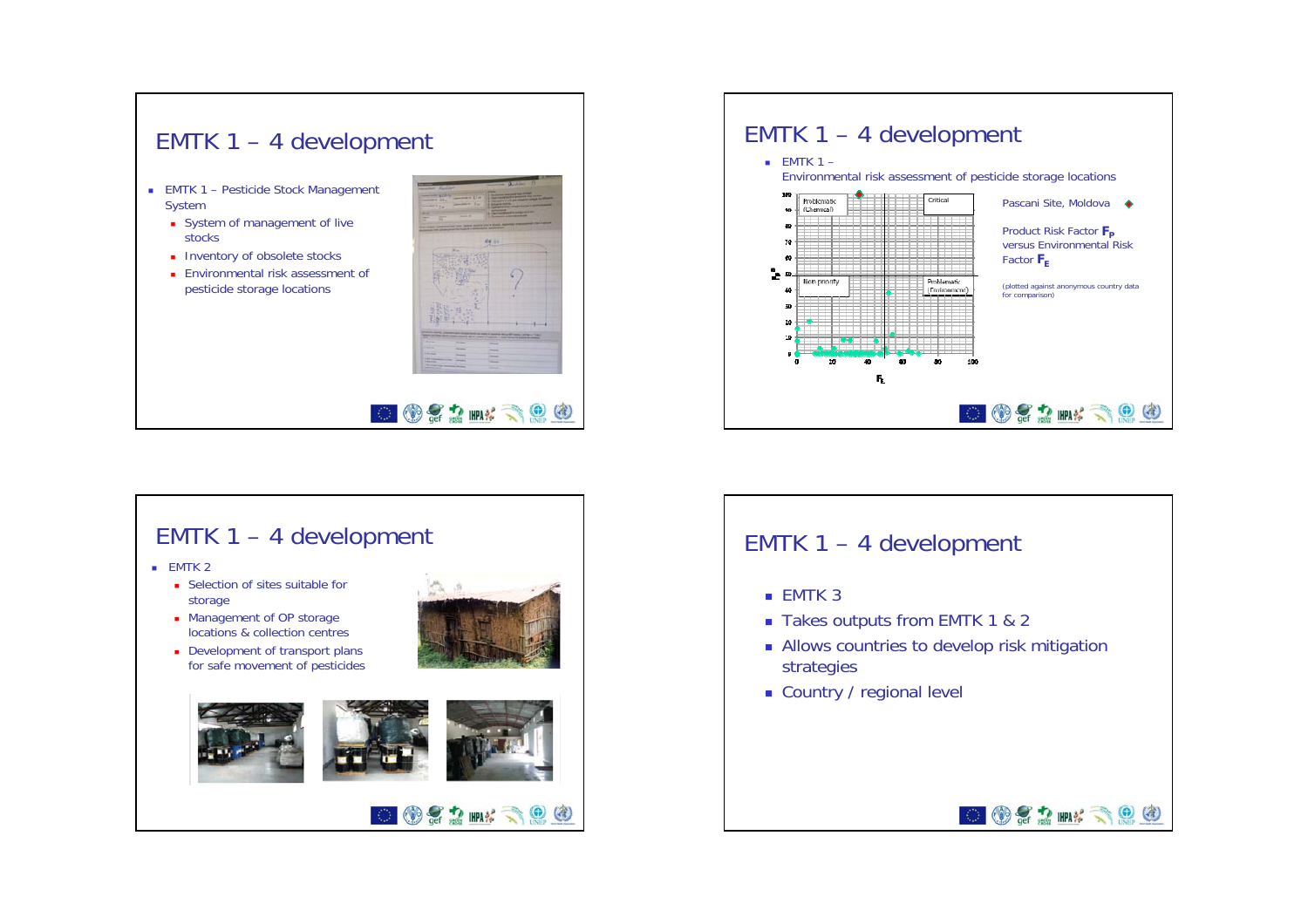

#### EMTK 5

- **ISSUE IS OF particular importance in former Soviet** Union
- EC support to develop capacity to address this problem
- **Project** *Improved Pesticide Management in FSU*
- EUR 6M grant to FAO to support countries
- USD 8.1 from GEF for CACs
- **Adaptation and translation of existing materials**
- Development of new materials including EMTK 5

 $@21$  mx  $@0$ 

Site assessment and clean up activities

# ■ There's a gap **Poor management** EMTK 5

- of stocks above ground has led to a legacy of contamination
- Below ground situation can be more dangerous



Salyan Azerbaijan 800 drums Polidophen – DDT / Toxaphene / Diesel in a residential area

 $\odot$   $\odot$   $\ddot{\odot}$  and  $\odot$   $\odot$   $\odot$ 

## EMTK 5

- FAO to develop EMTK5 Guidelines
- Funded by European Commission and GEF
- Module in the Post Graduate course on Pesticide Risk Reduction
- Designed to help Low to Middle Income countries with pesticide contaminated land
- Systematic and pragmatic; similar to EMTKs 1-4
- Risk based

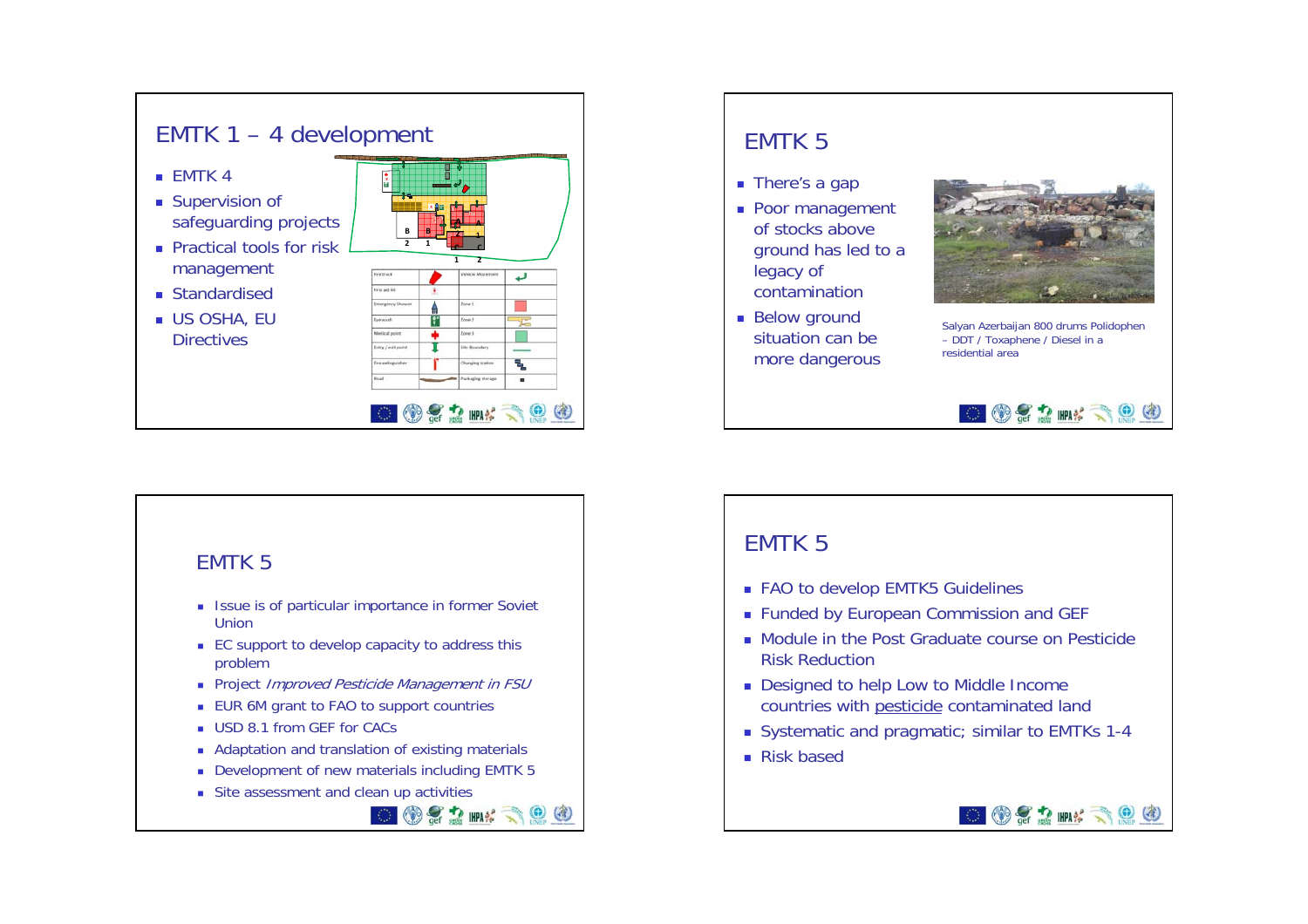### EMTK 5

- Challenge for FAO:
	- **flexible for use in FAO member countries** worldwide;
	- **based on sound scientific principles**;
	- transparent;
	- **n** relatively easy to use and implement; and is
	- cost effective.

## **DOCAM: 300**

OCEN SOO

#### EMTK 5

- **In common with other systems:** 
	- Risk based
	- Based on conventional Source Pathway Receptor model
	- Tiered assessment
		- Tier I Preliminary Site Investigation
		- Tier II Generic Quantitative Risk Assessment
		- Tier III Detailed Quantitative Risk Assessment (if necessary)

### EMTK 5

- Many systems available:
	- Canadian CCME system
	- US EPA
	- **Netherlands**
	- UNIDO POPs tool kit
- Country, population, geographic & legislatively specific
- Not always suitable or relevant to countries where FAO works

OCOMSOO